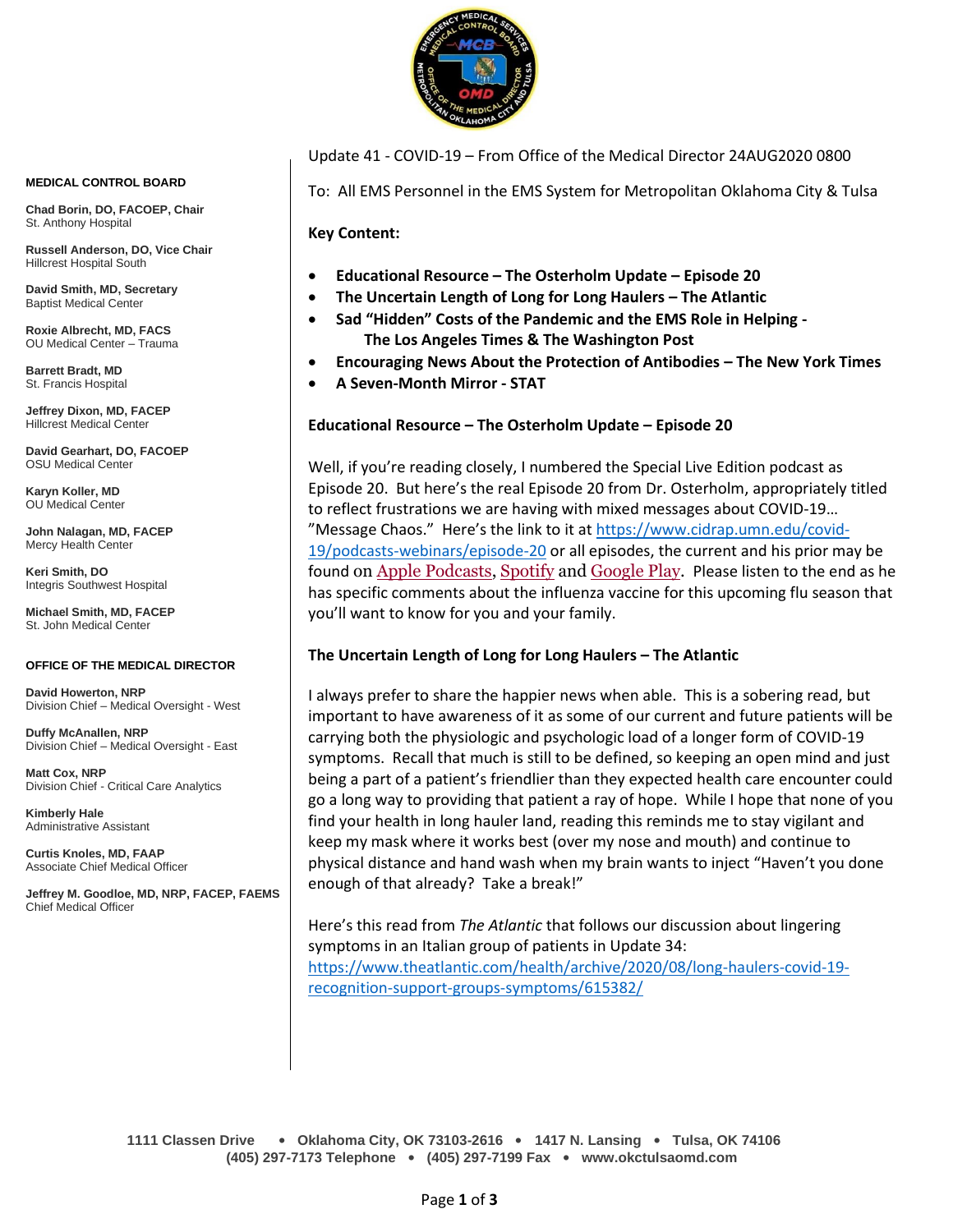### **Sad "Hidden" Costs of the Pandemic and the EMS Role in Helping - The Los Angeles Times & The Washington Post**

Among the most troubling impacts of COVID-19 worldwide are the estimated increases in domestic violence – both towards adults AND children. Sadly, Oklahoma was and is one of the worst states in the US for child abuse and neglect (sources include: [https://oklahomawatch.org/2019/09/19/the-good-the-bad-and-the-puzzling-in-child-maltreatment-counts/;](https://oklahomawatch.org/2019/09/19/the-good-the-bad-and-the-puzzling-in-child-maltreatment-counts/) <https://www.cnn.com/2018/06/27/health/child-well-being-state-rankings-study/index.html>; and <https://www.statista.com/statistics/203841/number-of-child-abuse-cases-in-the-us-by-state/>) before this pandemic has made the toll even higher. Here are two very sad reports from my research this past week: [https://www.latimes.com/science/story/2020-08-18/intimate-partner-violence-spiked-80-after-pandemic-lockdown](https://www.latimes.com/science/story/2020-08-18/intimate-partner-violence-spiked-80-after-pandemic-lockdown-began)[began](https://www.latimes.com/science/story/2020-08-18/intimate-partner-violence-spiked-80-after-pandemic-lockdown-began) and<https://www.washingtonpost.com/dc-md-va/2020/08/19/child-abuse-victims-plunge-pandemic/>

There's no "good news" part to spin about these stories. One reality is that you (as in YOU) can see what is hidden otherwise during the privilege of taking care of people and their families in their homes. You may be the one person that a victim of abuse and/or domestic violence sees as their safety advocate. Please be on guard for helping adults and children that need your assessment skills. Please be willing to report to hospital emergency department staff your concerns and to report directly to the Oklahoma Department of Human Services Abuse and Neglect Hotline (Calls Answered 24 Hours a Day/7 Days a Week) at 1-800-522-3511.

Here is also a link to our longstanding protocol that supports your advocacy in keeping patients (and others you encounter) safe from this violence:

[http://okctulomd.com/assets/front/ems\\_protocol/9M\\_Suspected\\_Abuse\\_Neglect\\_Adult\\_Pediatric2.pdf](http://okctulomd.com/assets/front/ems_protocol/9M_Suspected_Abuse_Neglect_Adult_Pediatric2.pdf)

Anytime you report in good intent your concerns of abuse, you will have the full support of MCB/OMD.

### **Encouraging News About the Protection of Antibodies – The New York Times**

Okay, time for some better news! I was asked the following question this past week and here's my reply to share with each of you:

"If I got COVID-19 and then in the future I was to be re-exposed, what in your opinion would likely be the outcome (e.g. not as severe or severe)?"

Great question! This is particularly of interest to those in our EMS system family that have been diagnosed with COVID-19 through a confirmed positive test. Here's the latest update on that, with some new data on COVID-19 cases among our EMS system family too:

| Prior to June 10:  | 9 individuals  |
|--------------------|----------------|
| June 10-July 15:   | 36 individuals |
| July-16-August 15: | 44 individuals |

Those numbers aren't cumulative, so the 36 doesn't include the previous 9 and the 44 doesn't include the previous 36. While the numbers are rising, we are still far below the estimates of the general population in the US with COVID-19. When factoring our increased risks of COVID-19 when caring for people acutely ill, these numbers to me still confirm that the right PPE (MEGG) worn the right way works. It's nearly impossible to know for certain whether a member of our EMS system family contracted COVID-19 at or away from work and it shouldn't be a "who's to blame" dynamic anyway. I'm sorry to see any of our EMS system family infected. I'm grateful we have no fatalities to date and very, very few hospitalizations among those 89 individuals.

So, for all of you, the few that have had or are having COVID-19 and the many more of you that fortunately to date do not have COVID-19, here's my answer to that question: